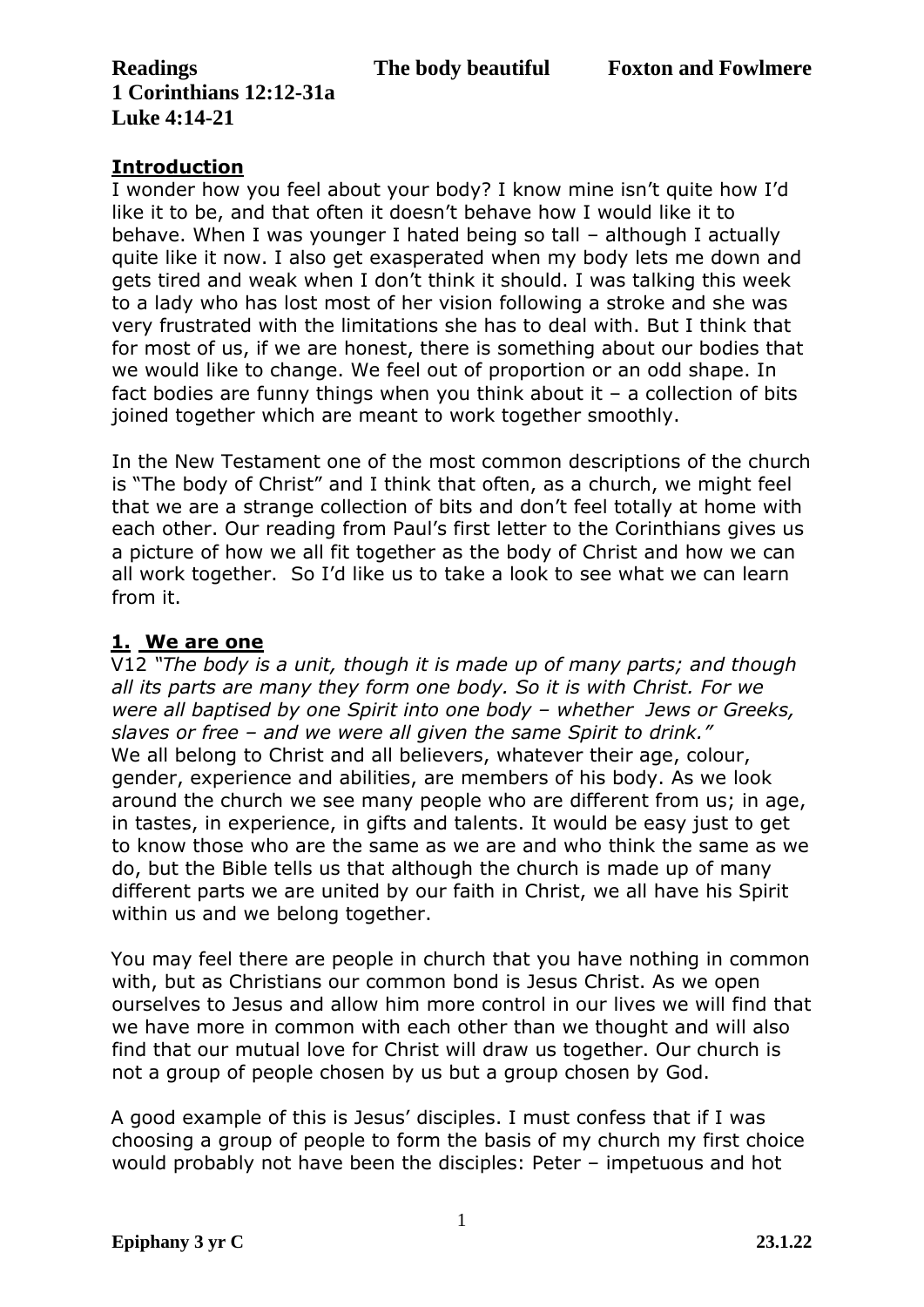**1 Corinthians 12:12-31a Luke 4:14-21**

headed; James and John – the pushy sons of thunder; Thomas the cynic, Judas- the betrayer. Yet although they were so different they were one, united by their love of Jesus and their desire to please him and by their common purpose of serving him and called to be the foundation of Jesus' church. He has called a mixed and diverse church to serve him.

And

#### **It is made up of different parts**

We are all different – and thank God for that. Imagine a church made up simply of people like you! As Paul says:

*"But in fact God has arranged the parts in the body, every one of them, just as he wanted them to be. If they were all one part where would the body be? As it is there are many parts but one body."* 

Although we belong together we are all different and we have to be. If we were all the same we would have a very limited usefulness.

As Paul says: *"if the whole body were an eye how would it hear?"* 

Some parts of the body might be more obviously useful than others but they are all needed if the body is to work properly. It is the same in the body of Christ. Some members may be more obviously gifted than others but we all have our own special part to play and we are all needed if the body is to function well. I love verse 18,

*"God has arranged the parts in the body, every one of them, just as he wanted them to be."*

He has given us our talents and characteristics and experience because that is how he wants us to be and we each have our own special part to play in the body. When you feel inadequate or unlovely remind yourself of that. I think we often look at other people and wish we were like them. They may seem to be so much better than we are at things – or at least more confident than we are! ….. but if we think about it there are probably things we can do that they can't and if we were to try to be like them there would be an imbalance – too many eyes ……. but perhaps a toe would be missing…... toes are important too …... try balancing without one. But the question we need to ask ourselves as we consider our beautiful body is are we making each and every part of our body feel welcome and valuable.

Each one of us, whatever our age or background has gifts and we all have an important part to play as a member of the church family here in the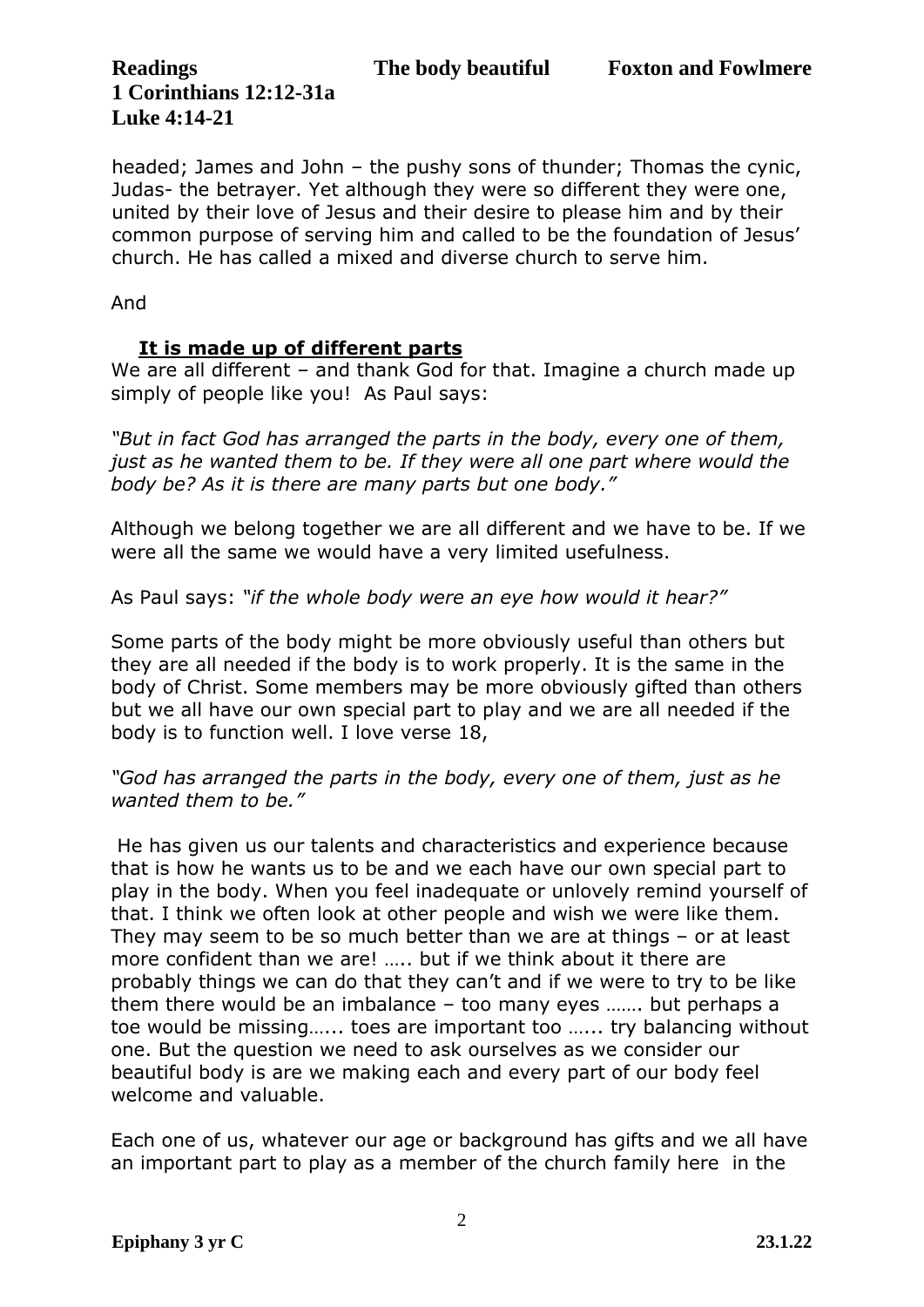**1 Corinthians 12:12-31a Luke 4:14-21**

Four Church Benefice. We all need to be accepted as we are and play our part – exactly as we would in a human family. We all have our role and our place.

# **2. We are God's body**

God made us and put us together how he wants us to be. My body is unique – you'll never see another one exactly like it. (Which is something to be thankful for!) in the same way you'll never see another body of Christians exactly like the body of Christ here in the Benefice. God has brought each member into the church here because he wants us here, he has given each of us the gifts and character he wants us to have and he has plans for our future individually and as a church. In Paul's letter to the Colossians he describes Jesus by saying;

*"He is the head of his body, the church; he is the source of the body's life."*

Each one of us can control our bodies, we expect them to do what we tell them to. Imagine what would happen to us if our bodies decided for themselves what they would do….. sometimes mine goes to sleep when I don't want it to, which can be embarrassing and annoying. But imagine how difficult life would be if when we got up in the morning our bodies went off to work without letting us dress them first, or give them breakfast. What would happen if they stood up when we got into a car? Or lay down when we tried to cross the road? It wouldn't work would it.

In the same way if we are God's body we must behave in the way he wants us to collectively and individually. We must allow him to control us and we must obey him. It may sound obvious but our life comes from Christ and so he must be the centre of our life together. Christ must be at the centre of all we do, whether it's meeting for worship, serving coffee, setting up the church, meeting for prayer or Bible study or having fun together. As we meet together we will meet with Jesus and people coming into this church will meet him in us and God will be glorified through us.

So as the body of Christ we are one, we are all different, we are God's body and:

## **3. We need each other**

Verse 21 says this: *"The eye cannot say to the hand, 'I don't need you!' and the head cannot say to the feet, 'I don't need you!'. On the contrary those parts of the body that seem weaker are indispensable."* 

None of us can survive on our own, we belong to other Christians and we need them. Returning to the picture of the body …….. it is fine as long as each part is functioning as it should but if one part stops working or